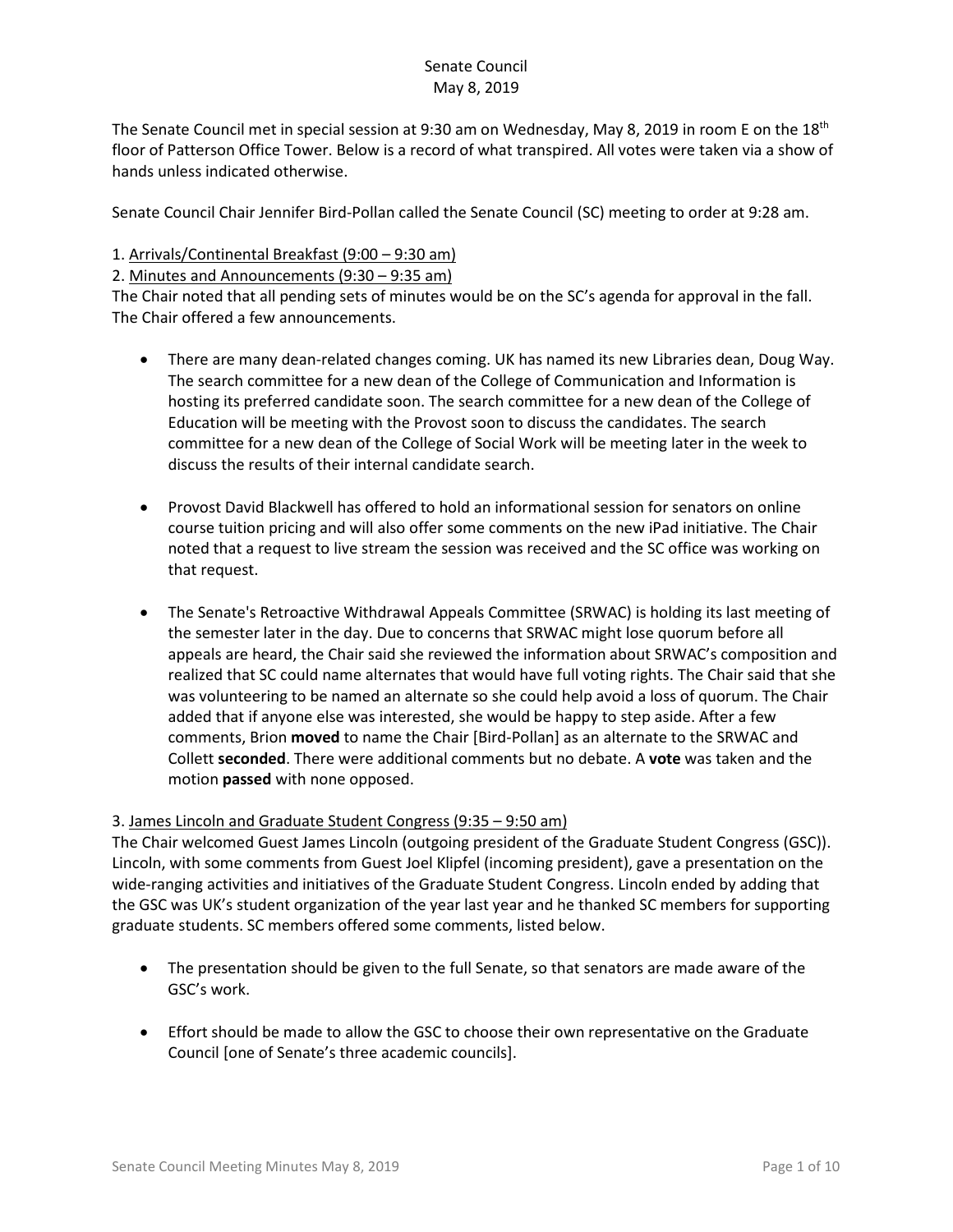• GSC should continue its significant mental health initiatives. It is troubling if a graduate student cannot continue work on a grant due to mental health absences. On the one hand, faculty have a moral responsibility to students, but on the other hand, faculty still have the fiduciary responsibility to the agencies providing the grants.

Noting the time, the Chair suggested that further questions could be sent directly to Lincoln or Klipfel.

Because the meeting was running a bit behind schedule, the Chair suggested moving on to the item on off-campus speakers, as those guests were present. There were no objections from SC members.

5. Proposed Changes to *Administrative Regulations 9:9* ("Policy of the University of Kentucky Governing Speakers From Off Campus (Approved By the Board of Trustees)") (10:00 – 10:25 am) Guests Marcy Deaton (Legal Counsel, senior associate general counsel) and Terri Crocker (Legal Counsel, senior paralegal) described the proposed changes to *AR 9:9*. Deaton explained that there was no intent to make any substantive changes, but rather that the regulation's language and formatting needed to be updated.

Grossman suggested adding information about the locations of events and Deaton said that a reference to the *AR* [*9:1*] regarding the time, place, and manner of meetings, etc. could be added. There was a brief discussion about rules about inviting political candidates to campus; Deaton said she could also include a reference to the *AR* that governs the invitation of political candidates. There were additional comments about this particular aspect of off-campus speakers. Guest Bill Swinford (President's office, chief of staff), commented on the distinction between a student organization inviting a specific political speaker, versus "the University" inviting all qualified political candidates to an event. Deaton said she would clarify that in the regulation, too.

There was a brief discussion on UK's change from a specific free speech zone to opening up the entire campus, subject to exceptions such as academic learning spaces and patient care areas.

Deaton thanked SC members for their comments and added that she would be happy to take additional suggestions via email.

### 6. Impact of SB 17 (2017) on Faculty Promotion and Tenure (10:25 - 11:00 am)

The Chair suggested that Brion, who raised the issue, could describe the problem to SC members. The Chair also noted that Guest Bill Swinford (President's office, chief of staff) was also present to answer questions. Brion described a past situation in which a UK faculty member was awarded a grant but the awarding agency could not finalize the agreement because of prohibitions against contracting with institutions in a state without LGBTQ\* anti-discrimination laws. The discussion focused on an incident involving San Francisco and California, although those present recognized that other cities and states might have similar restrictions against dealing with institutions in a state without inclusive antdiscrimination practices.

After Brion's description, there was lengthy discussion. Comments focused primarily on possible ways to mitigate any negative effects felt by faculty who might be penalized for being at an institution in a state that does not have LGBTQ\* anti-discrimination policies. It was noted that UK's anti-discrimination policy was far broader than that of the state. Those offering opinions, though, suggested that UK's policy might not be enough to ensure a grant would be awarded to a faculty member who earned it if the awarding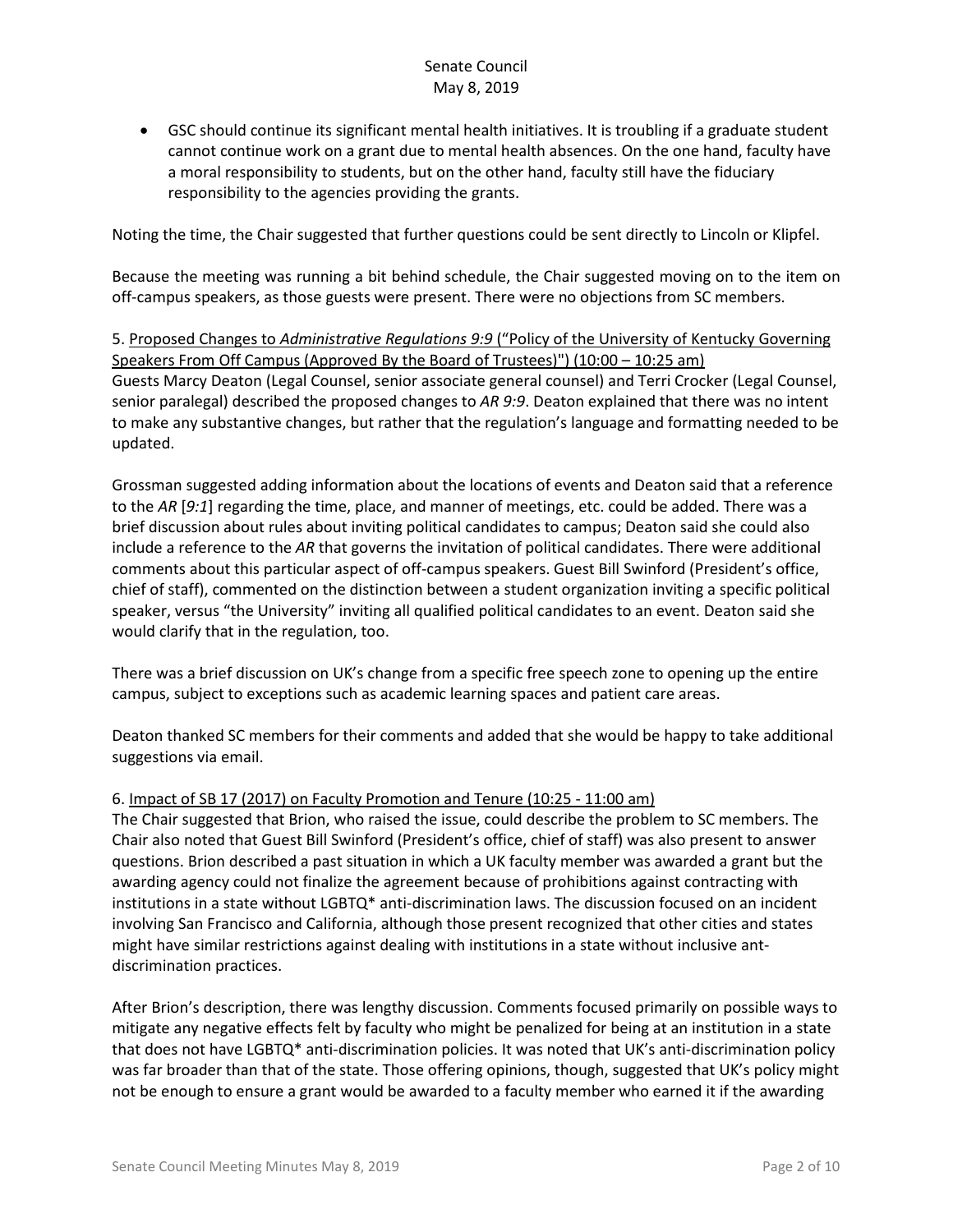agency was subject to laws prohibiting contracting with entities from a state that did not have inclusive anti-discrimination polices. Swinford suggested that an affected faculty member could ask the President's office or Provost's office to supply documentation of UK's non-discrimination policies, which might alleviate some concerns. He noted that first, however, other decision-makers would need to be involved to develop a way to manage such requests.

Brion suggested partnering with other Kentucky institutions and Cross commented that the issue could be something for discussion at the national Association of Attorneys General. Soult suggested that a faculty member going up for promotion could note in their dossier if a grant was not awarded solely due to the state's lack of LGBTQ\* anti-discrimination laws.

### 4. Policy on Advocacy Groups and Interactions with SC & Senate (9:50 – 10:00 am)

The Chair asked SC members for guidance that she could refer to if a group advocating for a particular cause requests the ability to present to the SC or Senate. She added that she was seeking advice for any advocacy group, whether it is a student group or community endeavor. Below are comments and suggestions that were offered.

- If the advocacy group's issue affects academic policy, the Chair should strongly consider adding them to a SC agenda.
- The Chair has authority over the SC agenda, so no guidance is needed. Because the SC has authority over the Senate agenda, no guidance for the SC is needed, either.
- Due to the language in the *Senate Rules* about senators being able to add an agenda item to the Senate agenda even if the SC declines to put it on a Senate agenda ["10 senators' rule," *SR 1.2.3.3*], it is not difficult for any group to be included on a Senate agenda.
- Student advocacy groups can contact a student senator about being added to a Senate agenda.
- If a group approaches the Chair about being on an agenda, the Chair can let the SC know about the request (via an email or as an announcement in a meeting) and SC can decide if it wants to hear the request.
- If an advocacy group is turned away from being on a SC agenda, the Chair should inform the group about the "10 senator rule."
- If an advocacy group wants to address the SC, the Chair could ask them to prepare a one-page memo with information about the issue and the group's specific position.
- Only registered student groups or official campus entities should be allowed to address the Senate. Other groups should not be added to a SC or Senate agenda, but they could use the "10 senator rule" to be added to a Senate agenda.

The Chair thanked SC members for their input. She commented that while the next agenda item might be construed as a request from an advocacy group, President Eli Capilouto had asked the SC to provide its input. There were chuckles all around.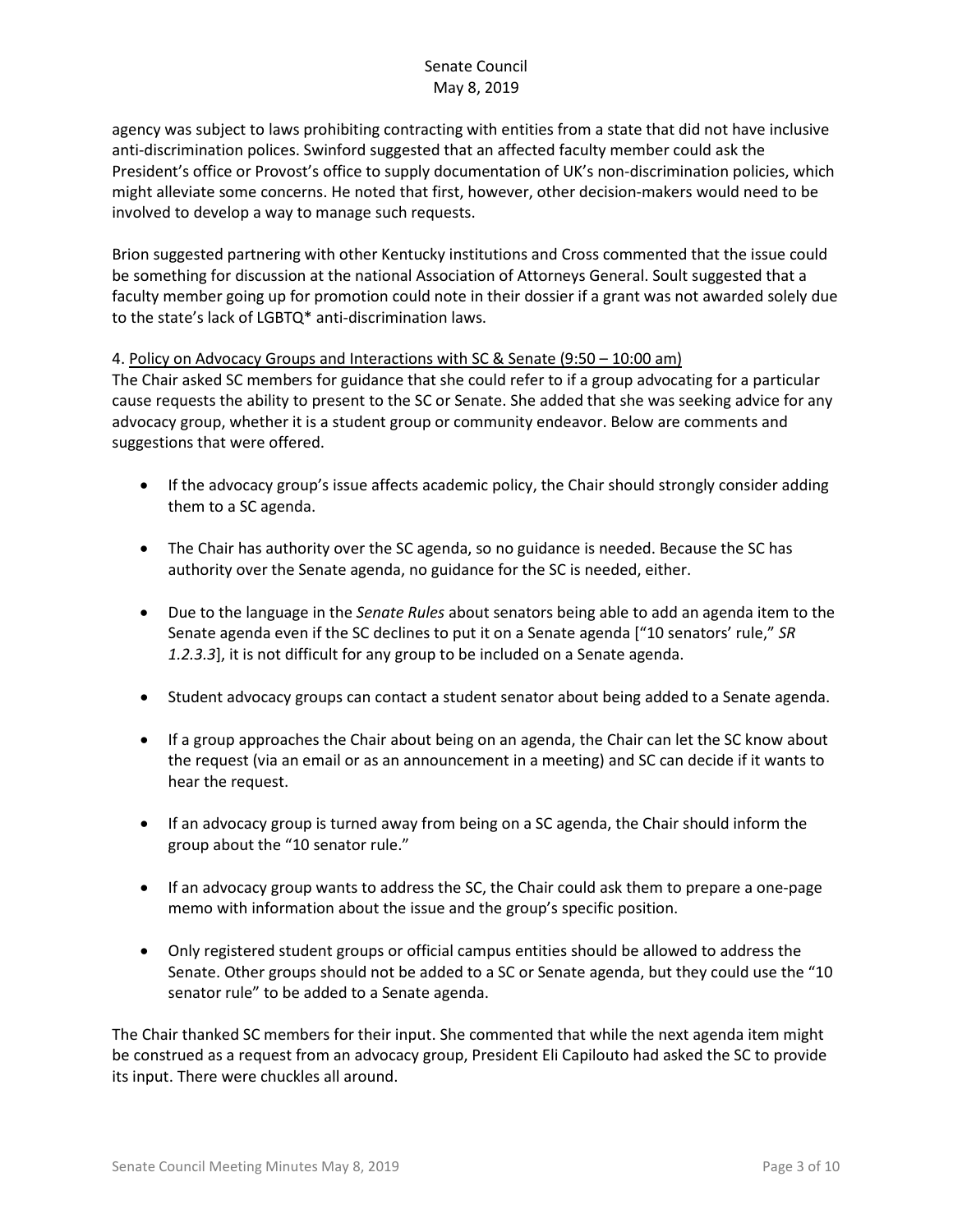# 7. Fair Trade Campaign Resolution (11:00 – 11:30 am)

The Chair welcomed the invited guests presenting the resolution: Shane Tedder (UK's sustainability coordinator), Sarah Lyons (AS/Anthropology), Carolyn Goins (Aramark's' sustainability coordinator), Megan Van Son (graduating undergraduate student, president of UK's Fair Trade Campaign), and Krista Jacobsen (AG/Horticulture). Those present discussed the Fair-Trade Campaign resolution, with the guests answering a multitude of questions from SC members.

After discussion, which included comments on the appropriate motion to make, Tagavi **moved** that the SC support and endorse the fifth resolution in the UK Fair Trade Resolution ("Education: The college/university will support students, staff, and faculty working to increase on-campus awareness of Fair Trade through events, the incorporation of Fair Trade into curricula, and other efforts."). Cross **seconded**. A **vote** was taken and the motion **passed** with none opposed.

The Chair added that she would share the results of the discussion with the President, but that Tedder was also welcome to share it. Tedder replied that he would also inform the Chair regarding next steps from the President's office so the Chair could share it with the SC.

### 8. LUNCH (11:45 – 12:45 pm)

SC members adjourned for lunch early, around 11:20 am. Guests Jon Gent (Internal Medicine, chair of the Staff Senate) and Annie Weber (assistant provost for strategic planning and institutional effectiveness)) joined SC members for lunch. The meeting began again at 12:46 pm.

### 9. Draft for Phased Retirement Survey (12:45 – 1:30 pm)

The Chair reminded SC members that the issue of faculty serving as an elected faculty senator or faculty trustee during phased retirement was brought up at last year's retreat; currently employees who go into phased retirement, or who are already on phased retirement, cannot serve in either of those two positions. The issue stems, at least in part, from an *Administrative Regulation* [*AR 3:2*], which defines faculty as not being full-time when on phased retirement. The SC had asked the Chair to discuss the matter with President Capilouto; the President asked for more information about broader faculty opinions, as well as comments from staff, specifically from the Staff Senate. A survey sent out to both Senates was discussed as a viable way to seek input, although by the time the survey was about ready, both the University Senate and the Staff Senate were conducting trustee elections. A decision was made to delay a survey of Senate members until the elections were over, which meant the survey would go out in fall 2020.

The Chair noted that Guest Jon Gent (Internal Medicine, chair of the Staff Senate) was present to participate in the discussion. The Chair added that she was interested in input from SC about the contents of the survey, noting that she already planned to add information that explains which regulations are involved or would be affected, as well as including the regulations with the survey.

Below are representative comments from those present.

- The question asking if someone is a staff employee or faculty employee should be nearer to the beginning of the survey.
- The open-ended questions will be hard to analyze; the questions using a [Likert] scale are sufficient.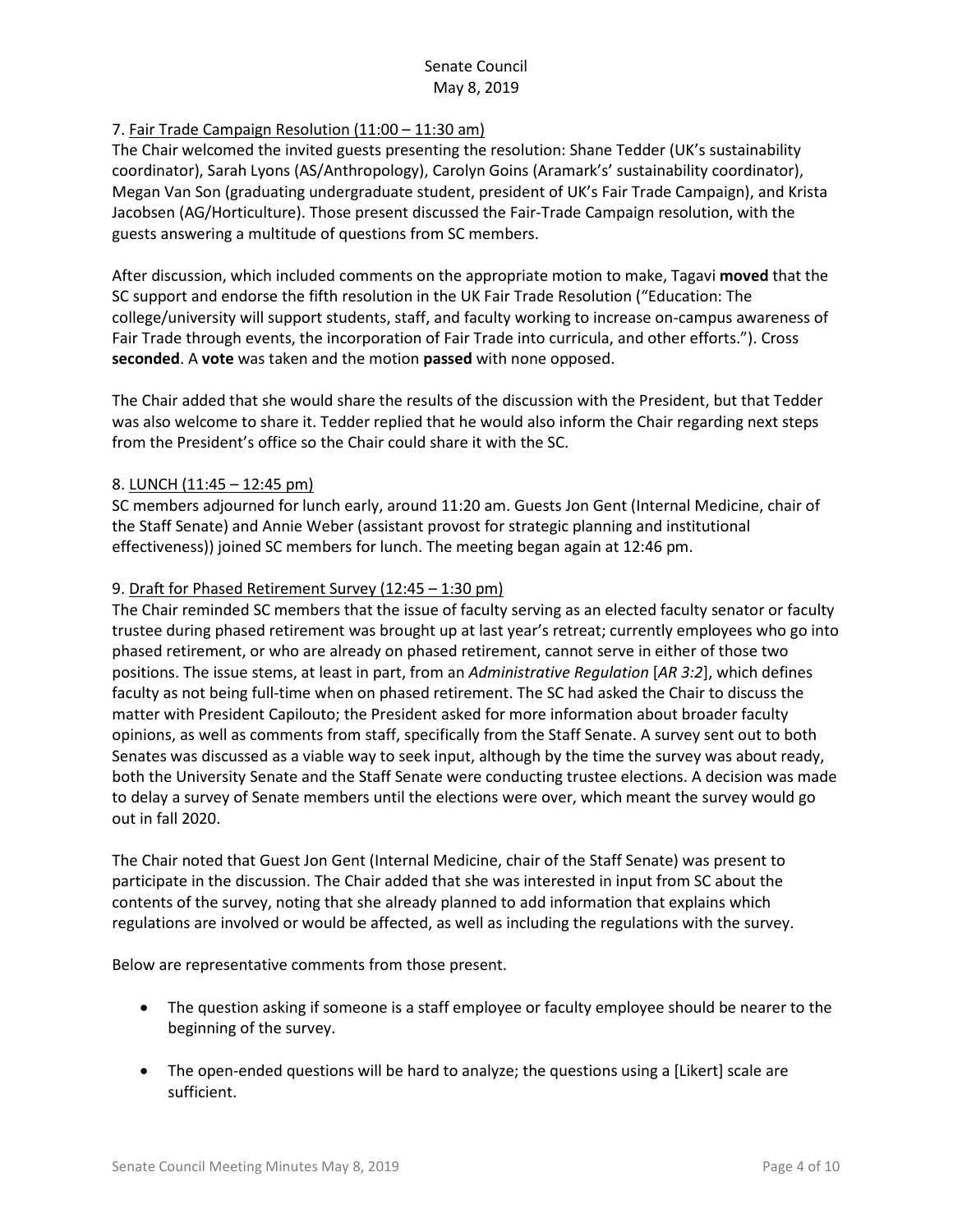- The survey could be sent to both Senates, but the results could be separated by employee type. The survey can be designed to force a user to identify their employment type before they are allowed to proceed to additional questions.
- If the survey was developed carefully, both employee types can be asked questions that are specific to their type.
- Change the question about "advantages" to provide one question about advantages and one about disadvantages. Put these at the beginning of the survey, to force users to think about the issue before asking them other questions.
- The demographic information must come first.
- The only faculty who should be affected by any change should be faculty who are already eligible to serve (by virtue of regulations/rules), but who would not be eligible if they were on phased retirement. A change in the phased retirement policy should not open the doors to allowing new groups of faculty into the University Senate.
- *AR 3:2* does not have any effect on membership in the University Senate. If the University Senate wishes to allow phased retirement faculty to serve on Senate, then only the *SRs* need to be changed, not the *AR*.
- The survey should be announced in both Senates prior to the survey going out, so senators will be more likely to fill out the survey when it comes to them. Also, senators can be asked to discuss the issues with constituents prior to filling out the survey. The survey can be sent out after each Senate announces it, in September.
- If the demographic information is asked first, bridge logic can be used in the survey to adjust the narratives for staff (i.e. drop references to faculty) and for faculty (i.e. drop references to staff).
- Once the survey is sent out, respondents should have about two weeks to fill it out.

The Chair thanked Gent for attending and participating in the discussion and noted that the intent would be to incorporate the day's ideas in time for a survey to be sent out in September.

### 10. Curricular Considerations (1:30 – 2:30 pm)

a. Request for Consideration from Senate's Academic Programs Committee (SAPC) – Programmatic Duplication, Naming  $(1:30 - 2:15 \text{ pm})$ 

The Chair asked Cramer to explain the issues that the Senate's Academic Programs Committee (SAPC) discussed. Cramer, chair of the SAPC, explained that the SAPC was troubled over what it saw as a lack of ability to collaborate, as well as increasing concerns that some proposals were treading on disciplinary areas that had long been held for other departments. He added that the SAPC supported some method of notifying the entire campus when new programs were being proposed. Also, units should be consulting with a wide variety of areas on campus before submitting proposals with names that are allencompassing. The SAPC discussed the issue and supported the idea of adding a short comment period (30 days or so) within the approval process to promote conversations among individuals who wanted to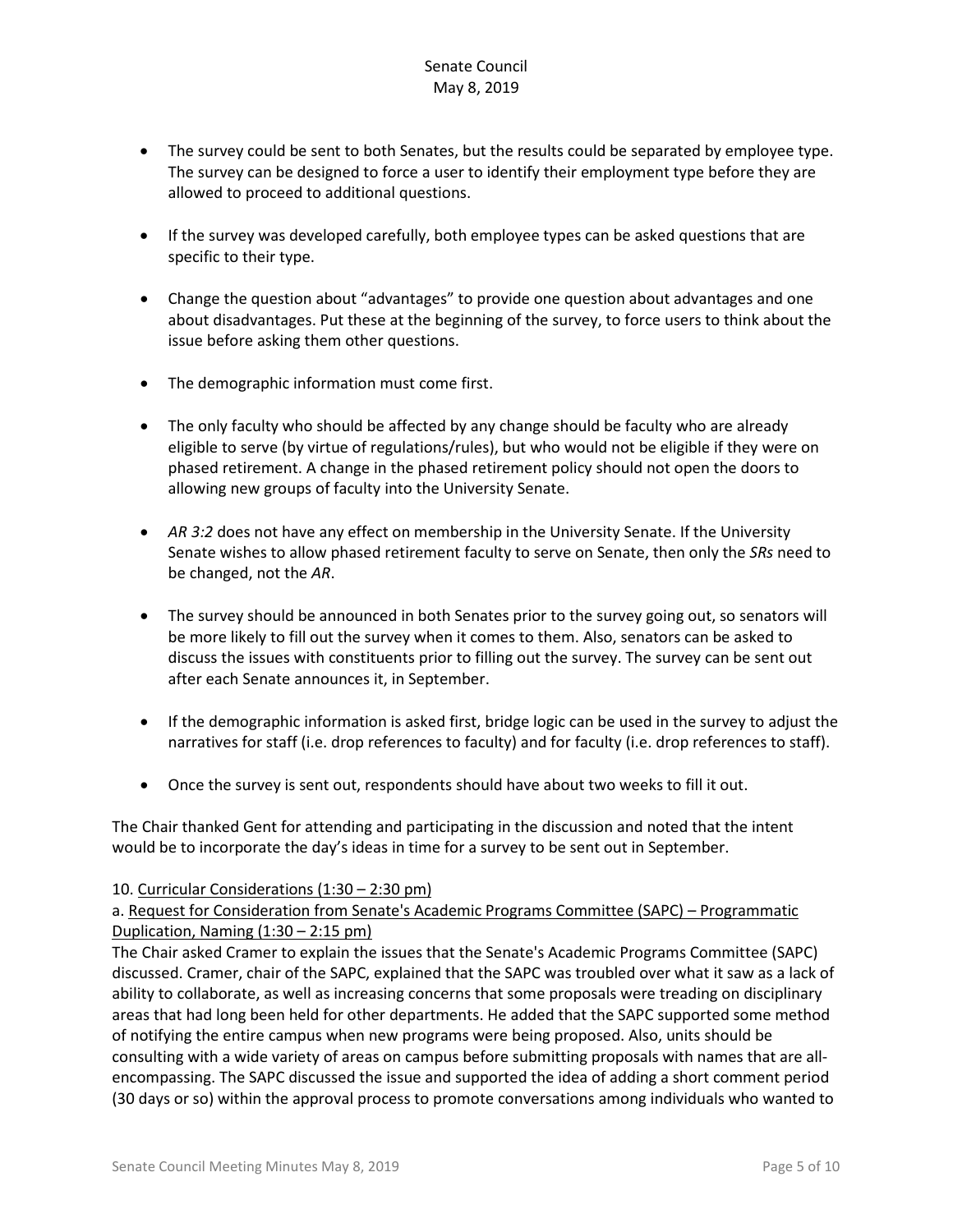provide input on a proposal. The intent was not to slow down the process, but rather help issues come to light sooner rather than later. By the time a proposal gets to the SAPC, there should not be any complications regarding units not having been consulted or proposals that were vehemently opposed by another area. The academic councils are more broadly representative of the campus and its various units, so the councils are the best places for these sorts of discussion to take place. Below are representative thoughts and comments. Guest Annie Davis Weber (assistant provost for strategic planning and institutional effectiveness) also participated in the discussion.

- It would be useful to inform various colleges' representatives about a proposal at the time that the proposal leaves the college, or just before the proposal moves to an academic council.
- Once programs are included in Curriculog, proposals will be available for anyone to review, at any time.
- Canvas would be a good platform to use to announce newly submitted proposals. That system might facilitate discussions in real time.
- Significant concerns are unlikely to be resolved via Canvas discussions.
- Simply announcing newly submitted proposals would be helpful.
- If comments on proposals are solicited, it is not clear who would be responsible for responding to the comment.
- If there is a 30-day comment period just prior to review by an academic council, would an academic council have to wait to review it until the 30 days were over?
- Having a waiting period after college-level approval is not ideal, given that the proposal will be in its final format. Having a comment period immediately after college-level reviews makes it less likely that any collaborations or revisions would occur, as most of the work will already have been done.
- Because it generally takes about 30 days for a proposal to be reviewed by the Undergraduate Council, having a 30-day comment period during the UC's review would not cause much of a delay.
- The people who should be informed about pending proposals for new degrees and certificates are the deans and associate deans. They can, in turn, ask their representatives on the academic councils to carry a college's concerns.
- Problems caused by "turf wars" that are addressed by the SAPC require at leasat two or three back-and-forth discussions with a proposer. A proposal without that sort of concern usually only requires one iteration with a proposer.
- If the point is to ensure other units know about a proposal, a flag can be raised when the proposal is first created. The drawback to that is that there will not be any proposal, as such, to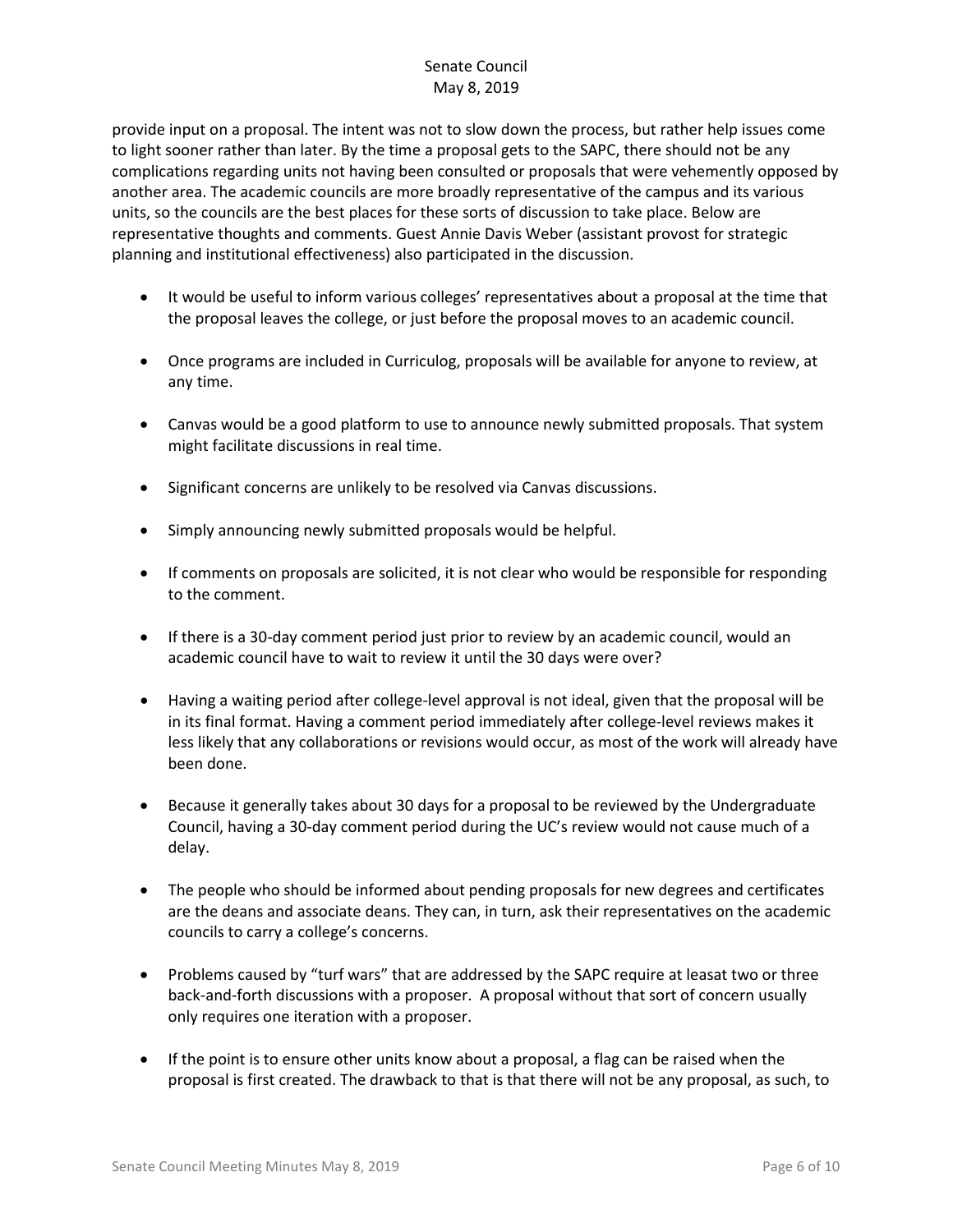comment on. The earlier that people are informed, however, the better the chance that changes could be made, i.e. a course has not been (unnecessarily) already created.

- Comments do not have to stay with the proposal itself associate deans, etc. could send comments directly to the proposal's contact person.
- Because different colleges have different approval structures, it might make the most sense to send notices of new degrees and certificates to the individuals who sign off on proposals at the college level.
- The SC office has a formal list of contact persons; the information could be sent to them.
- New program proposals are large documents and it would be a big request to ask associate deans to review all the pages submitted for every new degree and certificate proposal. If the intent is to simply raise awareness about a new proposal, providing associate deans with a paragraph-long description, program name, and college name would be enough to understand the gist of a proposal.
- A survey could be used to solicit input and comments, but it is not clear who would be responsible for addressing them.
- Alerting leadership in the colleges about proposals for new degrees and certificates will provide proposers with opportunities for collaboration.

The Chair thanked SC members for a productive discussion and comments were offered about the curricular process in general. The Chair noted that Senate approved 36 new programs over the past academic year, while only 11 were reviewed in the prior year. Grossman suggested allowing proposals to have a spring effective date. The Chair explained that she has solicited such a change from the Registrar's office, but the real problem is that UK's undergraduate Bulletin is only published in the fall. Senior officials from the Provost's office and the Registrar's office are supportive of making such a change, but it is an administrative issue for the Registrar's office to figure out.

## b. Expedited Review Process for Undergrad Certs Opening Admissions to Non-Degree Students (2:15 -2:30 pm)

The Chair reminded SC members that because the Senate approved the idea of admitting non-degree students into undergraduate certificates, there was a need to allow existing certificates and newly approved undergraduate certificates to choose to admit such students. The Chair explained that there are fewer than 20 existing undergraduate certificates and it would be relatively easy to contact the certificate directors. The Chair asked for SC members to discuss the possibility of expedited reviews to allow undergraduate certificates to enroll non-degree seeking students in fall 2019.

After some discussion, Grossman **moved** that the SC establish a one-time process for reviewing changes in existing undergraduate certificate admissions policies for non-degree students, such that if the certificate program wishes to admit non-degree students under the same criteria (with the exception of them being non-degree students) as degree-seeking students, the certificate's program faculty should notify the SC office, adhering to a deadline established by the SC office, and that the SC office can approve the requests on behalf of SC and Senate and the change can be made effective immediately.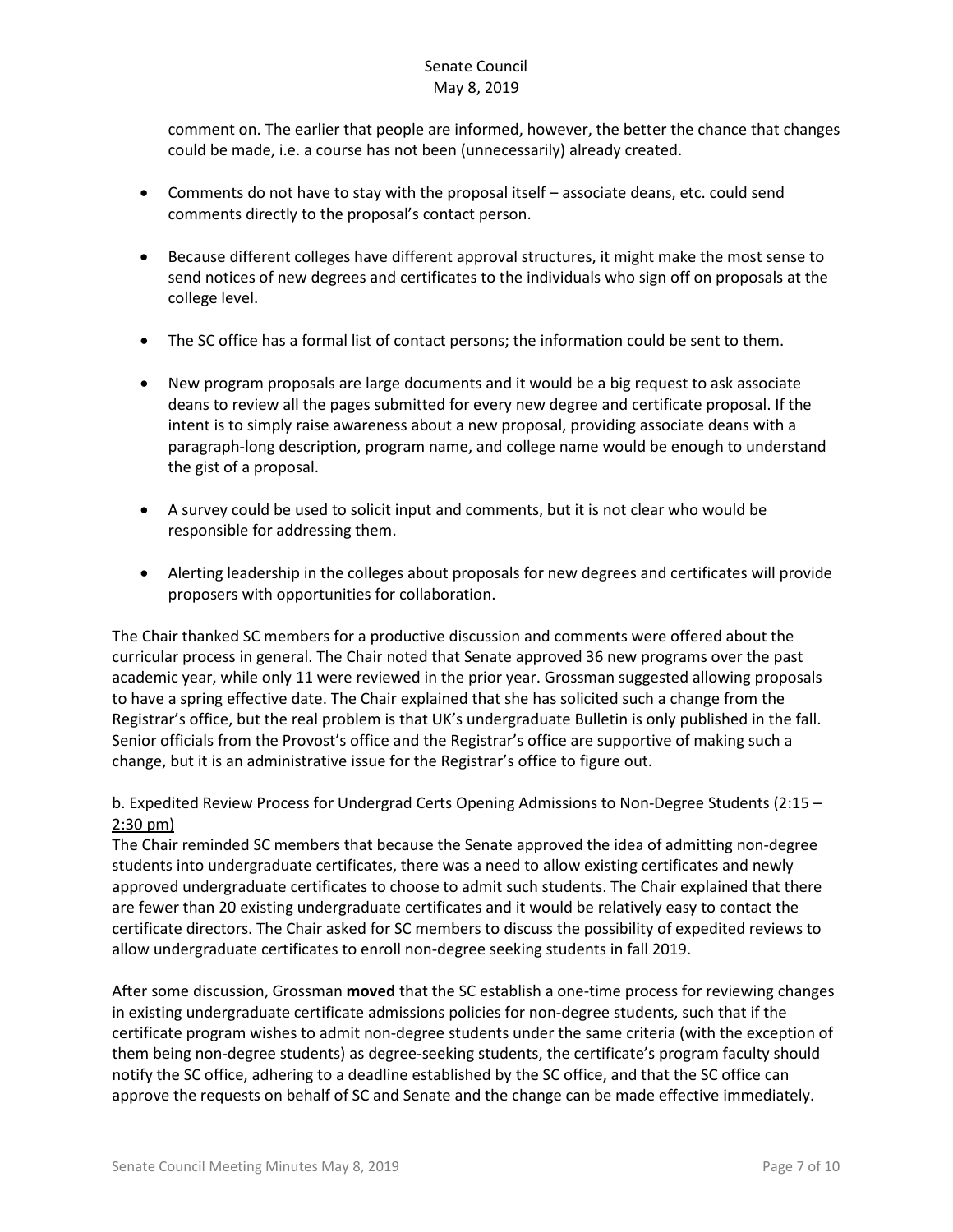Brion **seconded**. There were additional comments. SC members indicated that a unit that wished to make any other changes to their undergraduate certificate (or wished to do it later) could submit a program change form, which would be routed through the usual approval process. Those expressing opinions firmly stated that the faculty of record needed to be involved in the decision and that the proposal would need to be approved by a college's regular approval process. After college approval, however, the proposal would come directly to the SC office for final approval. A **vote** was taken and the motion **passed** with none opposed. SC members briefly discussed a deadline and no one objected to a deadline of receipt in the SC office by December 2019.

### c. Plan A Master's (2:30 – 2:45 pm)

Guest Weber explained to SC members that regulations promulgated by the Southern Association of Colleges and Schools – Commission on Colleges (SACS) mandates that all post-baccalaureate degrees (masters and doctorates) require a minimum of 30 credit hours. Plan A master's degrees require 24 hours of coursework but some programs have not been consistently requiring additional courses for the remaining six hours of thesis work. Some units use courses with the "748" number to allow maintenance of full-time status, but that practice is not consistent across programs and that course carries no credit. The thesis for a Plan A master's degree is the equivalent of six hours of course work, but that effort needs to be documented via a credit-bearing course prefix and number. Weber closed by stating that there was no intent to require programs to change their curriculum, other than to ensure students are enrolled in at least thirty hours of credit-bearing courses if they are in a Plan A masters, which will require, in some instances, adding six hours of thesis writing credit to the existing curriculum.

SC members discussed the proposed change and the Chair commented that every master's degree program also has a 768-numbered course, which was credit bearing. There were concerns about the additional tuition that a student might be required to take, but Weber noted that a 768 course could be taken while the student was enrolled in other courses. If the student opted to take the 768 class as part of the student's full-time course load, the tuition cost would not increase. The Chair explained that Graduate School Dean Brian Jackson asked the SC for help in resolving this issue in an expedited fashion. Weber added that there were about 30 – 35 master's degree programs that needed to change. SC members discussed the issue and the request.

In response to a question from Grossman about a graduate program's requirements and increased costs for existing students in the affected Plan A master's degrees, Weber explained that UK was obligated to let current students finish under the Bulletin under which they entered, so no changes could be made that affected current students. It was too late to make these changes for fall 2019, which meant that entering graduate students for fall 2020 would be the first ones affected. During discussion, both the Chair and Weber commented that there was no wriggle room for this issue – either a program faculty made the change to ensure 30 credits of work, or the degree would no longer be offered.

The Chair said that Jackson's intent was to reach out to the directors of graduate studies (DGSs) for the Plan A master's degrees that had less than 30 credits and if SC approved, he could provide them with an abbreviated path to approval. Grossman **moved** that the SC establish a one-time process regarding Plan A master's degree programs that require fewer than 30 hours, to ask if they would like to make up enough hours to get to 30 credit hours with a XXX 768 course, or if they would like to pursue a different path to get to 30 credit hours; if the former they should send in an email indicating the faculty of record's approval to the SC office by September 30, 2019, but if the latter, they should prepare a program change form and follow the regular processes so that the proposed change(s) will have a fall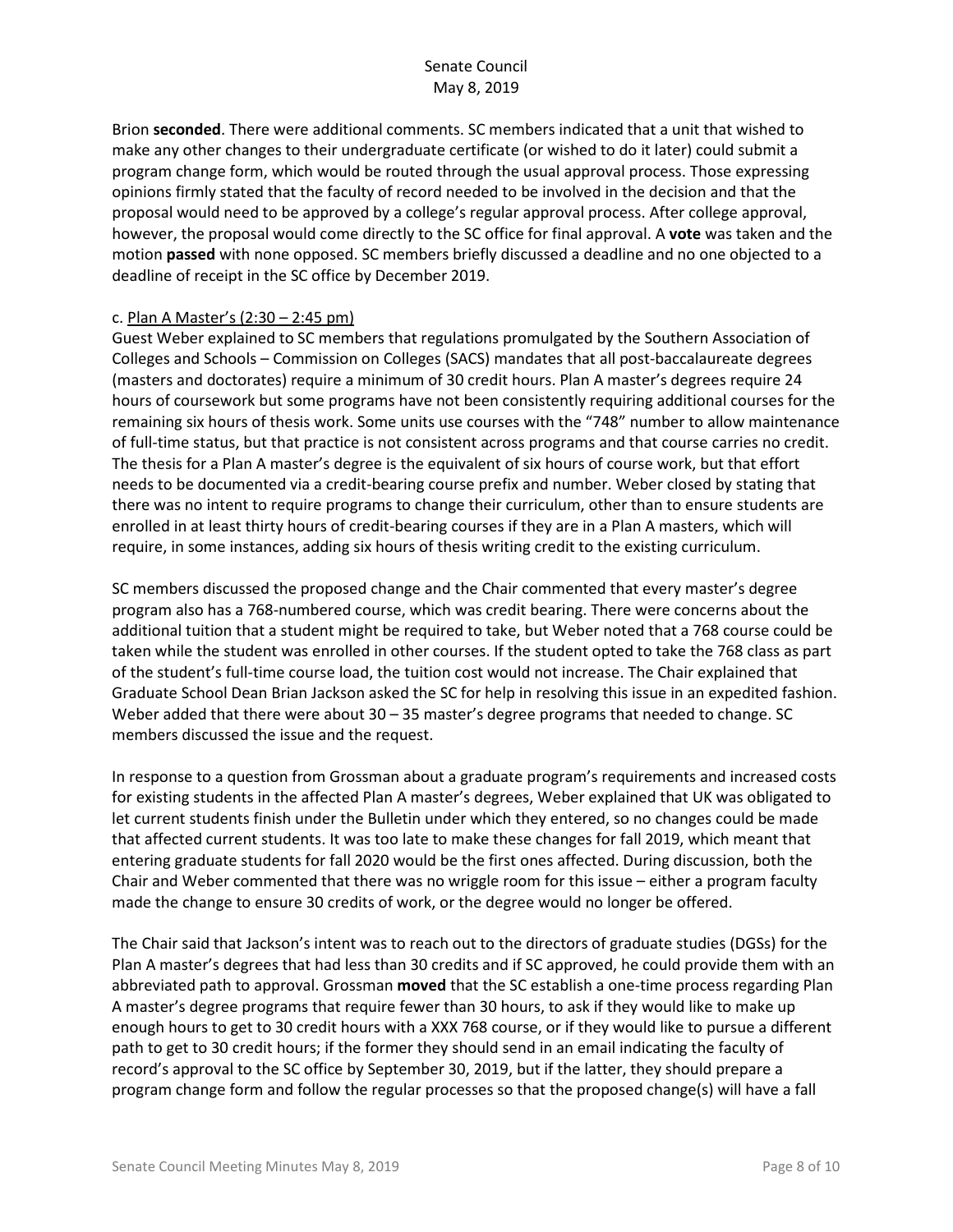2020 effective date. Cross **seconded**. Grossman added that the SC office could approve the proposal. SC members discussed the issue and the motion.

Grossman suggested that as a corollary, the SC ask Jackson to make sure this change and the reason for it are explained and further that Jackson consult with UK's Graduate Student Congress on any hardship that graduate students may have due to this change and to take steps to address the hardship. There was no further discussion so a **vote** was taken and the motion **passed** with none opposed.

### 11. Request from Student PM-03 (per *Senate Rules 5.4.1.2.4.3* ("Application for Degrees,"

"Demonstration of Extraordinary Hardship"))  $(2:45 \text{ pm} - 3:00 \text{ pm})$ 

The Chair explained the request from College of Arts and Sciences student PM-03. The student explained their situation and provided the SC with details about their experience when trying to apply to graduate with two degrees.

SC members discussed the student's request. No SC member suggested that the student had not experienced an extraordinary hardship, although there were differing opinions about what the hardship was – inadequate advising when filling out the paperwork, having only one degree when two were earned, etc. Blonder **moved** that the elected faculty members of SC amend the December 2017 degree list for College of Arts and Sciences student PM-03 by rescinding the BA in History and Political Science, Minor in Music Performance, and Minor in German and instead conferring a BA History, BA Political Science, Minor in Music Performance, and Minor in German. Brion **seconded**. SC members discussed the issue. The student noted that he would prefer not having to submit their request to the entire Senate; the SC was a smaller, more intimate group. A **vote** was taken and the motion **passed** with none opposed.

Blonder **moved** that the SC's action be done on behalf of the Senate and Osterhage **seconded**. A **vote** was taken and the motion **passed** with none opposed.

### 12. Closing Remarks (time permitting) (3:00 – 3:15 pm)

The Chair thanked SC members for their thoughtfulness and valuable discussions, over the past year and all day long. She said her first year as chair had been a productive one, but it also was a learning process; she expressed appreciation for everyone's patience and support. She said that over the summer, the SC office would work on compositions for Senate's committees and efforts would be made to try to have chairs for all committees and councils when school started again in August.

The meeting was adjourned by unanimous consent at 3:05 pm.

Respectfully submitted by Jennifer Bird-Pollan, Senate Council Chair

SC members present: Bird-Pollan, Blonder, Brion, Collett, Cramer, Cross, Grossman, Hall, Hamilton, Osterhage, Soult, and Tagavi.

Invited guests present: Terri Crocker, Marcy Deaton, Jon Gent, Carolyn Goins, Morris Grubbs, Krista Jacobsen, Joel Klipfel, James Lincoln, Sarah Lyons, Bill Swinford, Shane Tedder, Megan Van Son, and Annie Davis Weber.